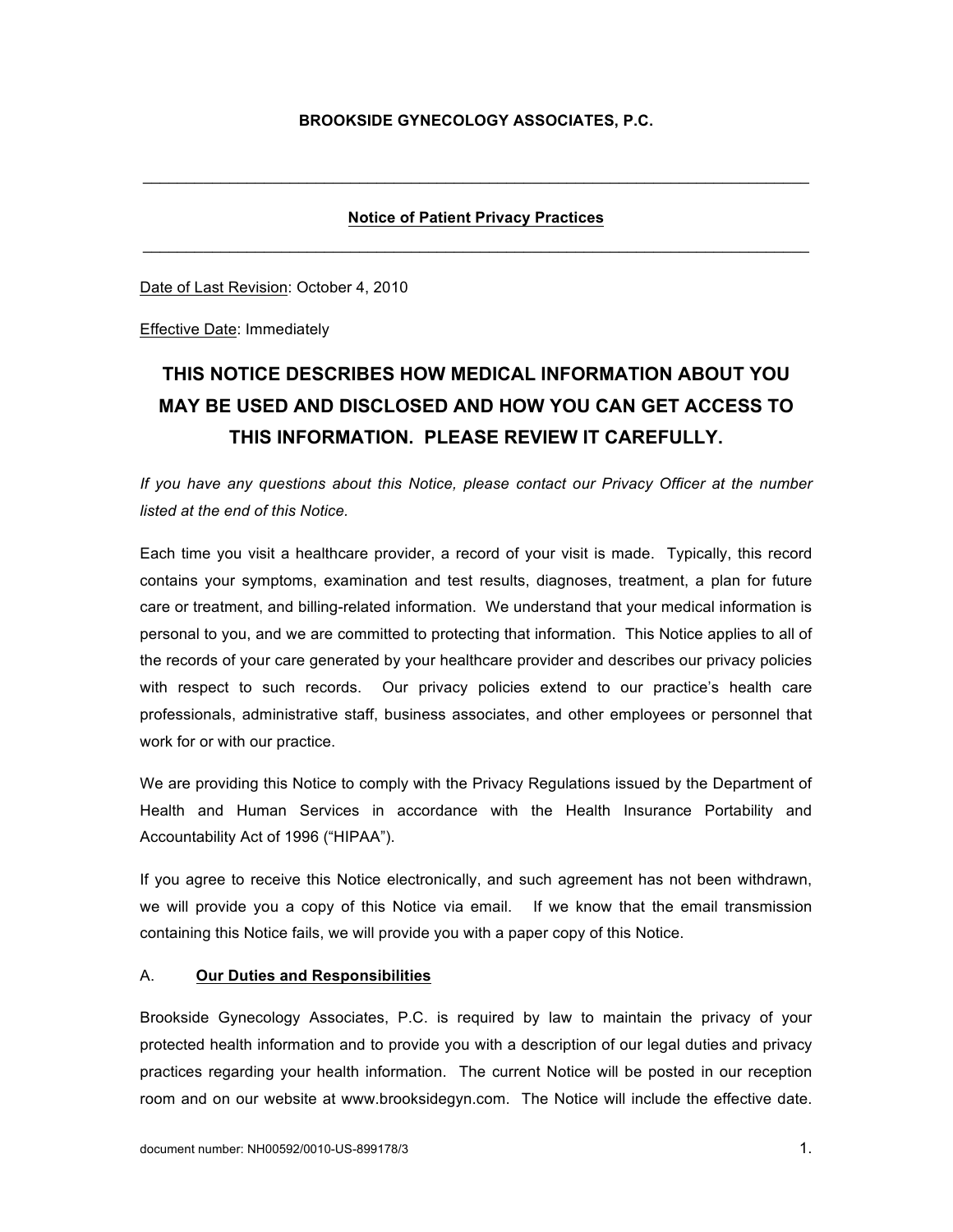In addition, we will provide you with a copy of this Notice upon your enrollment with our practice (which we ask that you acknowledge with your signature or through electronic confirmation of receipt) and upon request.

We are required by law to abide by the terms of this Notice and notify you if we make changes to this Notice, which may be at any time. Changes to the Notice will apply retroactively to your medical information that we already maintain as well as new information received after the change occurs. If we change our Notice, it will be posted in our reception room and on our website at www.brooksidegyn.com. You may also request that a revised Notice be sent to you in the mail or you may ask for one at your next appointment or appropriate visit. This Notice will also serve to advise you as to your rights with regard to your health information.

We are also required by law to notify you if we discover a breach of your unsecured health information. Unsecured health information is health information that has not been encrypted or otherwise rendered unreadable through the use of certain kinds of technology. In the event of such a breach of your unsecured health information, we will notify you in writing or by email if you have agreed to receive such notices electronically.

#### B. **How We May Use and Disclose Health information About You**

The following categories describe different ways that we use and disclose protected health information without your signed authorization. Each category of uses or disclosures provides a general explanation and provides some examples of uses. Not every use or disclosure in a category is necessarily listed. The explanation is provided for your general information only.

1. **For Treatment:** We may use health information about you to provide, coordinate and manage your treatment or services. We may disclose health information about you to other doctors, nurses, technicians (e.g. clinical laboratories or imaging companies), medical students, or other personnel who are involved in your care. We may communicate your information either orally or in writing by mail, facsimile, or email. We may also provide a subsequent healthcare provider with copies of various reports that should assist him or her in treating you. For example, your health information may be provided to a physician to whom you have been referred so as to ensure that the physician has appropriate information regarding your previous treatment and diagnosis.

2. **For Payment:** We may use and disclose health information about your treatment and services to bill and collect payment from you, your insurance company or a third party payer. For example, we may need to give your insurance company information before it approves or pays the health care services we recommend for you.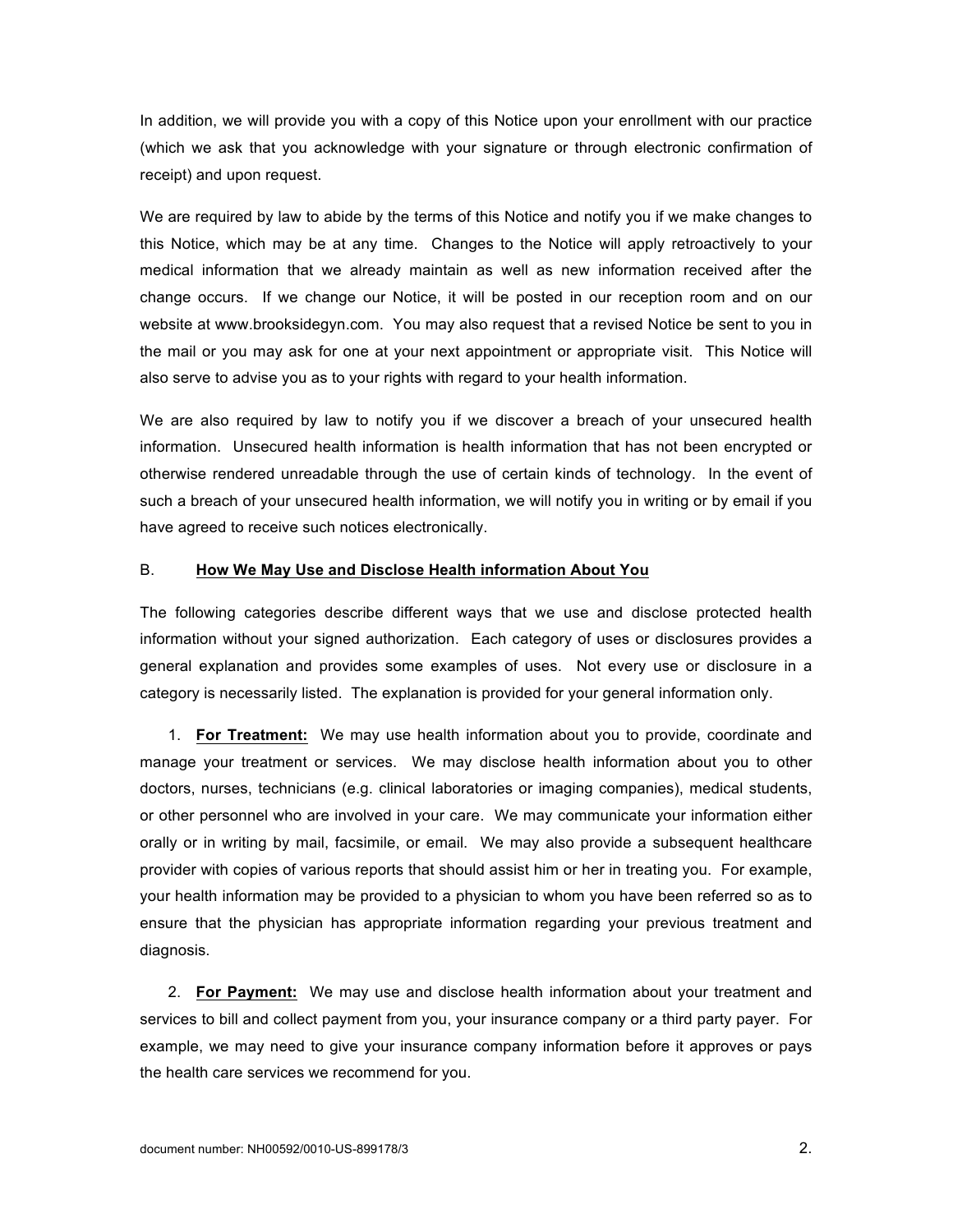3. **For Health Care Operations:** We may use or disclose, as needed, your health information in order to support our business activities. These activities may include, but are not limited to, quality assessment activities, employee review activities, licensing, legal advice, accounting support, information systems support and conducting or arranging for other business activities.

4. **Business Associates:** There are some services provided in our organization through contracts with business associates. Examples include billing collections, childbirth consultants, lactation consultants, quality assurance, and computer software support. When these services are contracted, we may disclose your health information to our business associate so that they can perform the job that we have asked them to do and bill you or your third-party payer for services rendered. To protect your health information, however, we require the business associate to appropriately safeguard your information through a written contact.

5. **As Required or Authorized By Law**. We may disclose health information about you to government or other authorities when required or authorized to do so by federal, state, or local law. Examples include:

- disclosure to local, state or federal agencies for oversight activities authorized by law, such as audits, investigations, or inspections;
- disclosure to a law enforcement official in relation to criminal conduct, an emergency situation, or as a response to a court order, subpoena, warrant, or similar process;
- disclosure in response to a judicial or administrative proceeding, subpoena, discovery request, or other lawful process; and
- disclosure to the appropriate government authority if we believe you have been the victim of abuse, neglect, or domestic violence, but only with your authorization or to the extent the disclosure is expressly authorized by statute or other applicable law.

6. **To Avert a Serious Threat to Health or Safety**. We may use and disclose health information about you when necessary to prevent a serious threat either to your specific health and safety or the health and safety of the public or another person.

7. **Organ and Tissue Donation**. If you are an organ donor or if we have no indication on hand about your donation preferences, we may release health information to organizations that handle organ procurement or organ, eye or issue transplantation or to an organ donation bank, as necessary to facilitate organ or tissue donation and transplantation.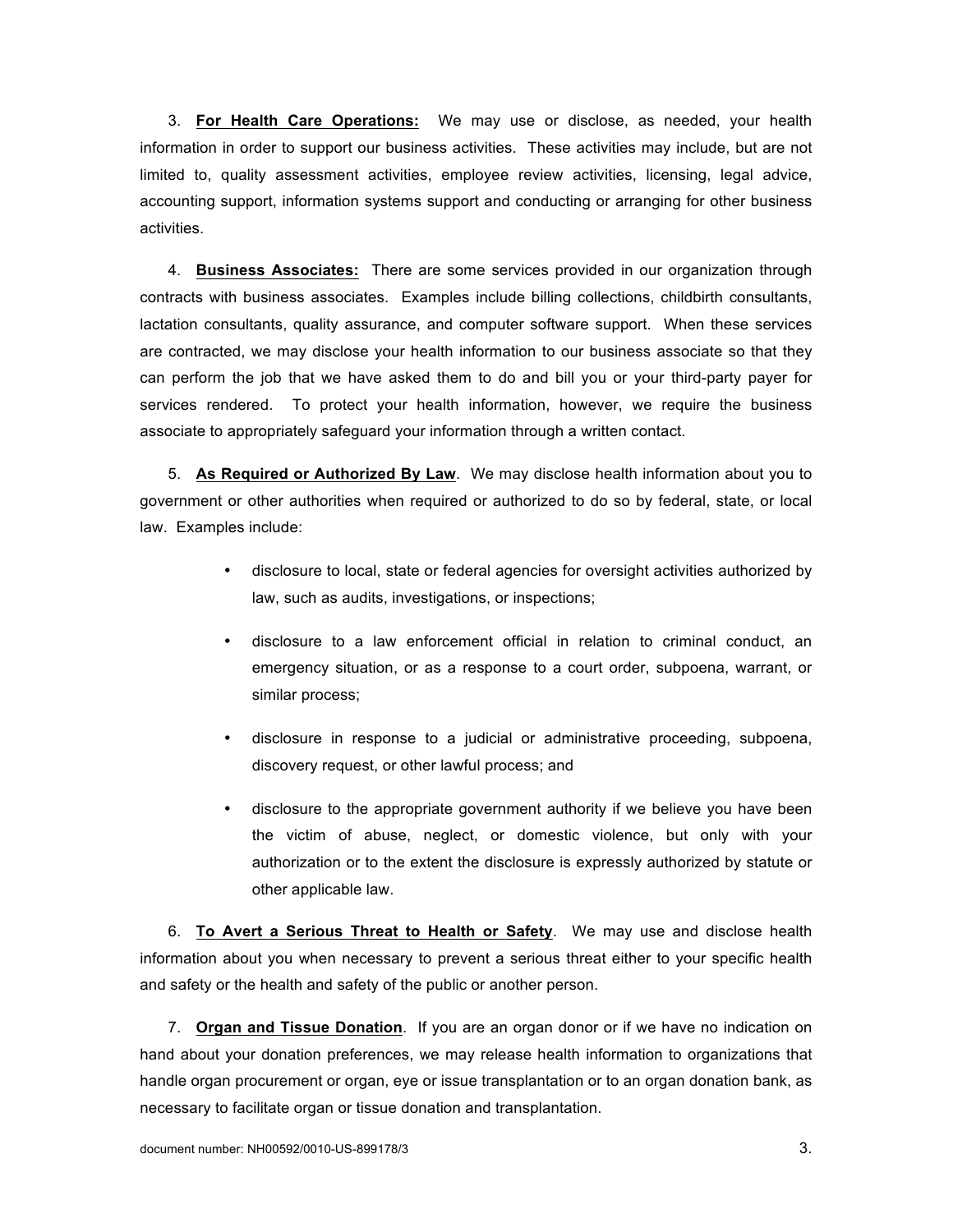8. **Coroners, Medical Examiners and Funeral Directors**. We may release health information to a coroner, medical examiner and funeral director to aid in identifying a deceased person, determining a cause of death, or as otherwise necessary for them to carry out their duties.

9. **Workers' Compensation**. We may release health information about you for workers' compensation or similar programs. These programs provide benefits for work-related injuries or illness without regard to fault.

10. **Public Health Risks**. We may disclose health information about you for public health activities. These activities generally include the following:

- to prevent or control disease, injury or disability;
- to report births and deaths;
- to report child abuse or neglect;
- to report reactions to medications or problems with products;
- to notify people of recalls of products they might be using; or
- to notify a person who may have been exposed to a disease or may be at risk for contracting or spreading a disease or condition.

11. **Specialized Government Functions**. We may use or disclose health information about you for certain specialized government functions. Examples include:

- disclosure regarding Armed Forced personnel to appropriate military command authorities to ensure the proper execution of military missions or to the Department of Veterans Affairs to determine eligibility for benefits;
- disclosure to authorized federal officials for national security activities authorized by the National Security Act; or
- disclosure to authorized federal officials for the provision of protective services to the President.

12. **Inmates**. If you are an inmate of a correctional institution or under the custody of a law enforcement official, we may release health information about you to the correctional institution or law enforcement official.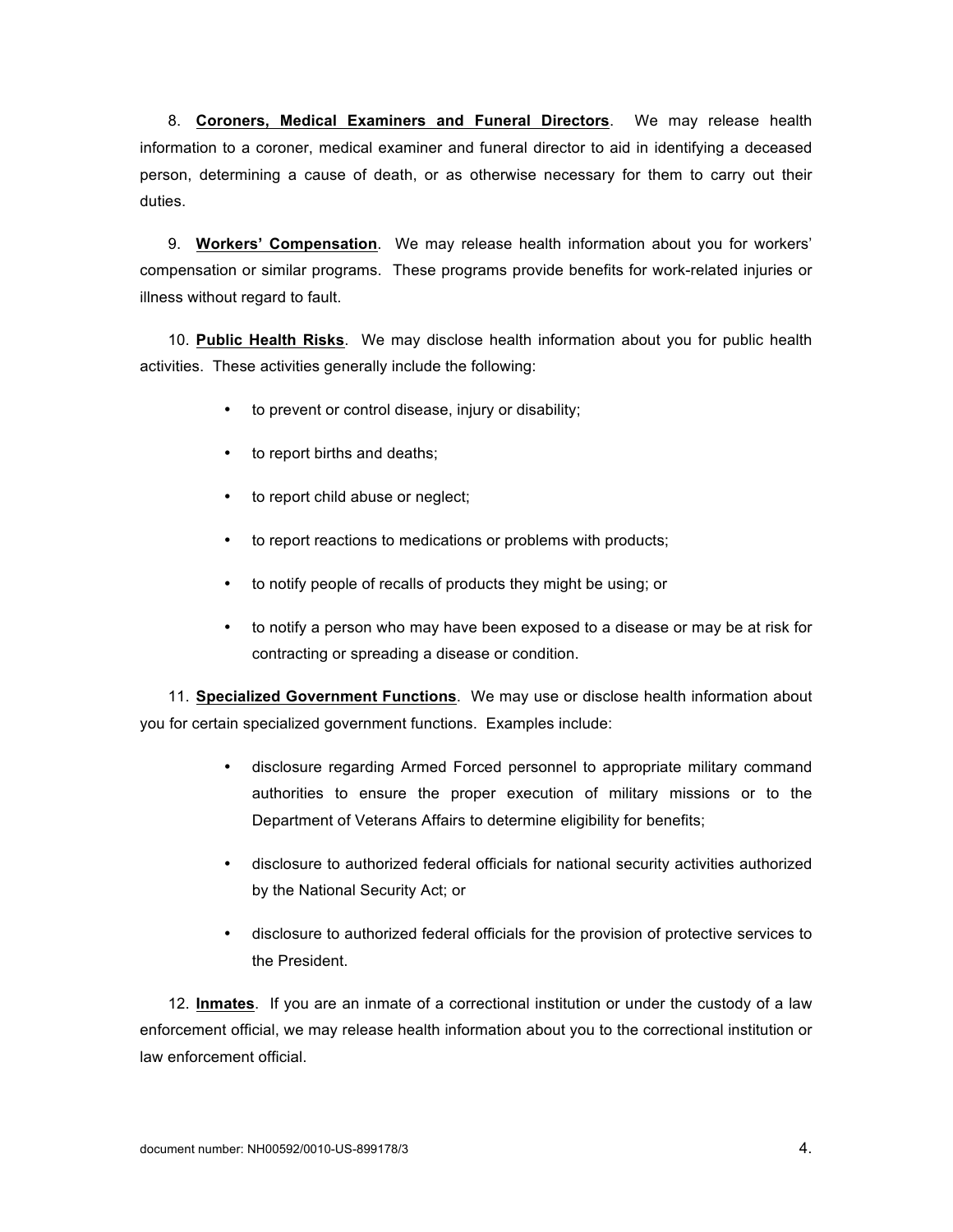13. **Research.** Under certain circumstances, we may use and disclose health information about you for research purposes, but only if such research is necessary for the research purposes and the use or disclosure of the health information has been approved by a review board or privacy board as required by law.

#### C. **Special Cases**.

1. **Appointment and Patient Recall Reminders**. We may ask that you sign in in writing at our front desk and we may also call you by name in the waiting room when your physician is ready to see you. In addition, we may use or disclose your health information, as necessary, to contact you to remind you of your appointment by telephone, email, or reminder card.

2. **Other Mailings**: We may communicate to you via newsletters, mailings or other means regarding treatment options, information on health-related benefits or services to remind you that you have an appointment for medical care, or other community based initiatives or activities in which our facility is participating. If you are not interested in receiving these materials, please contact our Privacy Officer.

3. **Uses and Disclosures Related to Your Care and Notification**. If you agree or do not object upon notice of a possible disclosure, we may release health information about you to a friend or family member who is involved in your medical care or who helps pay for your care, or to an organization assisting in a disaster relief effort or in an emergency situation so that your family can be notified about your condition, status and location. If you are not present or able to agree or object to the use or disclosure of the health information (such as in an emergency situation), then your clinician may, using professional judgment, determine whether the disclosure is in your best interest. In such a case, only the health information directly related to your health care will be disclosed.

4. **State Law Restrictions**. In the case of HIV-related information, mental health records from a psychiatrist, and alcohol and/or drug treatment records, special protections apply under Connecticut law. With certain exceptions, your written permission is generally required by law to release this information.

#### D. **Other Permitted and Required Uses and Disclosures.**

Other uses and disclosures of medial information not covered by this Notice or the laws that apply to use will be made only with your written permission. If you provide us permission to use or disclose health information about you, you may revoke that permission in writing, at any time. If you revoke your permission, we will no longer use or disclose health information about you for the reasons covered by your written authorization. However, we are unable to take back any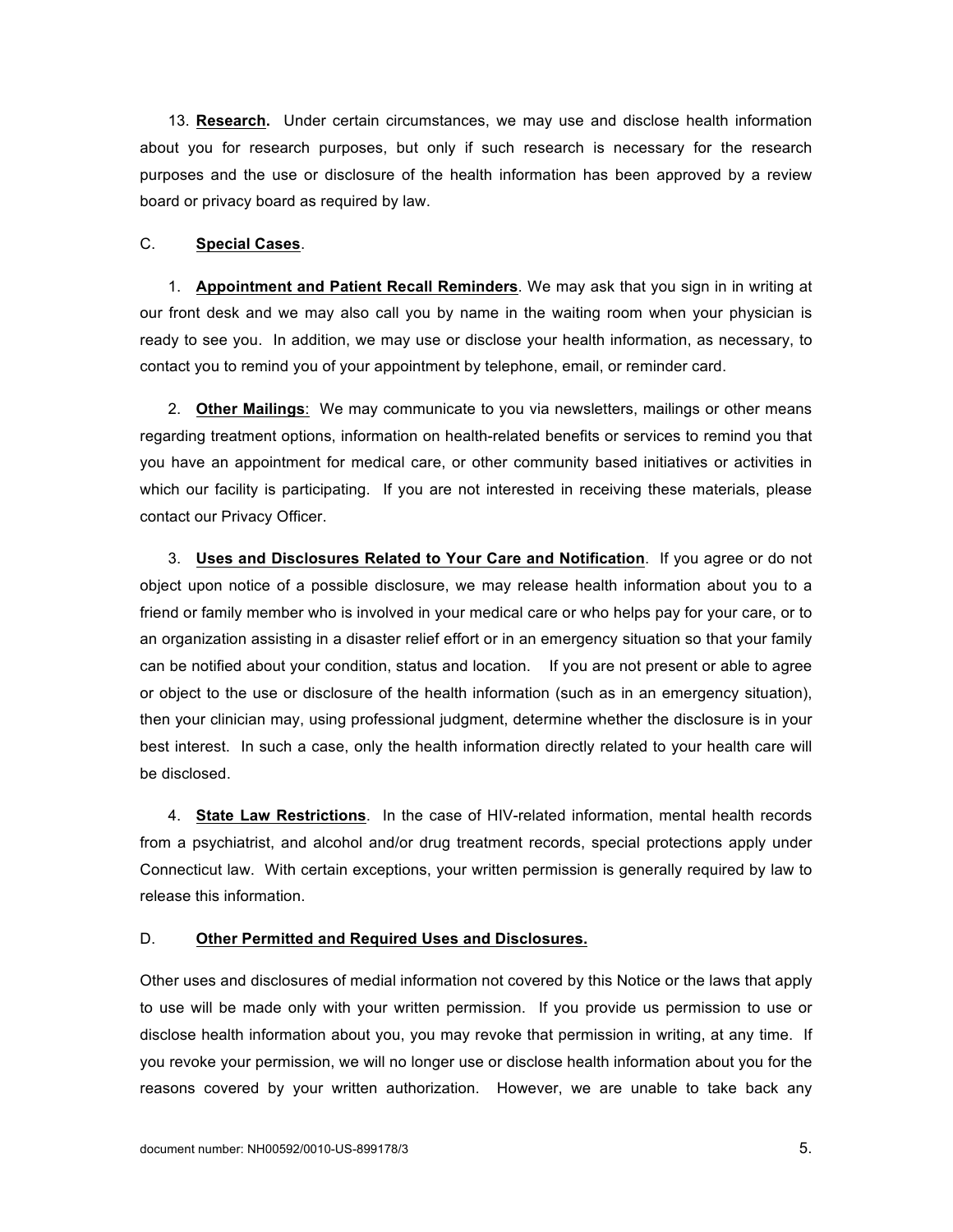disclosures we have already made with your permission and we are required to retain our records of the care that we provided to you.

#### E. **Your Health Information Rights**

Although your health record is the physical property of Brookside Gynecology Associates, P.C., you have the right to:

1. **Inspect and Copy:** You have the right to inspect and copy health information that may be used to make decisions about your care. Usually, this includes medical and billing records, but does not include psychotherapy notes or information compiled in reasonable anticipation of, or for use in, a civil, criminal, or administrative action or proceeding. We may deny your request to inspect and copy health information in certain very limited circumstances. If you are denied access to health information, you may request that the denial be reviewed. The person conducting the view will not be the person who denied your request. We will comply with the outcome of the review. Requests for access to and copies of your health information must be submitted to Brookside Gynecology Associates, P.C. in writing. The practice may charge up to the maximum amount permitted by law for making copies of your record.

2. **Amend:** If you feel that health information we have about you is incorrect or incomplete, you may ask us to amend the information by submitting a request in writing. You have the right to request an amendment for as long as we keep the information. We may deny your request for an amendment and if this occurs, you will be notified of the reason for the denial.

3. **An Accounting of Disclosures:** You have the right to request an accounting of our disclosures of health information about you made during the six years prior to the date of the request, including disclosures for treatment, payment, health care operations or where you specifically authorized a disclosure. Brookside Gynecology Associates, P.C. may charge up to the maximum amount permitted by law for such accounting. We ask that you submit these requests in writing.

4. **Request Restrictions:** You have the right to request a restriction or limitation on the health information we use or disclose about you for treatment, payment or health care operations. You also have the right to request a limit on the health information we disclose about you to someone who is involved in your care or the payment for your care, like a family member or friend. For example, you could ask that we not use or disclose information about a procedure that you had. We ask that you submit these requests in writing.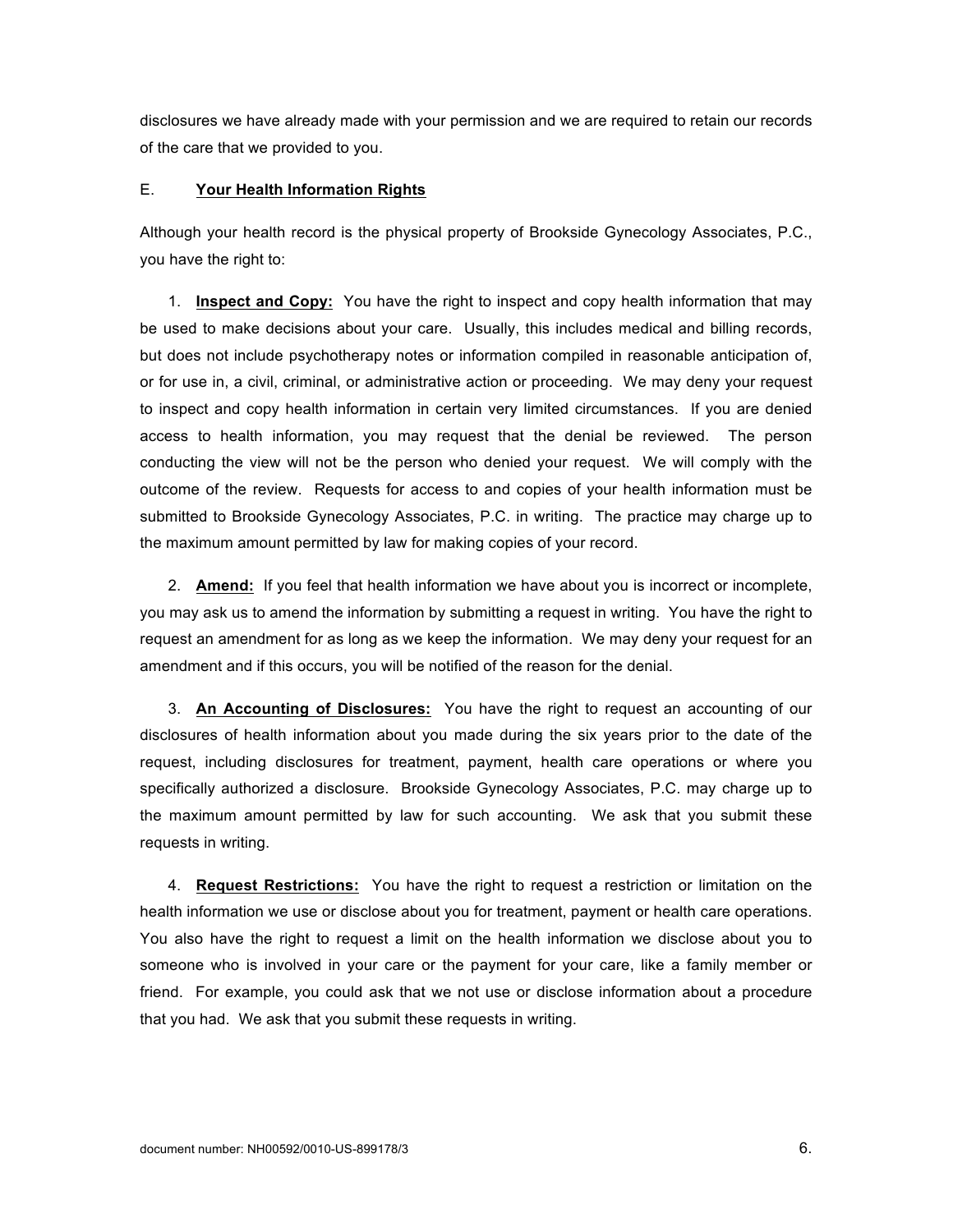*We are not required to agree to your request.* If we do agree, we will comply with your request unless the information is needed to provide you with emergency treatment or if we are otherwise required to disclosure the information under applicable law.

**Request Confidential Communications:** You have the right to request that we communicate with you about medical matters in a certain way or at a certain location. We will agree to the request to the extent that it is reasonable for use to do so. For example, you can ask that we use an alternative address for billing purposes, or that we not leave voicemails for you. We ask that you submit these requests in writing.

5. **A Paper Copy of This Notice:** You have the right to a paper copy of this Notice. You may ask us to give you a copy of this Notice at any time. Even if you have agreed to receive this Notice electronically, you are still entitled to a paper copy of this Notice.

To exercise any of your rights, please obtain the required forms from the Privacy Officer and submit your request in writing.

## G. **Complaints**

If you believe your privacy rights have been violated, you may file a compliant with us by calling (203) 869-7080 and asking for the Privacy Officer or by contacting the Office for Civil Rights of the Department of Health and Human Services for Region I at the following address:

Office for Civil Rights U.S. Department of Health and Human Services JFK Federal Building – Room 1875 Boston, MA 02203

All complaints must be submitted in writing and shall be investigated without repercussion to you. You will not be penalized for filing a compliant.

### H. **Privacy Officer**

Privacy Officer: Leslie Donovan, M.D. Telephone Number: (203) 869-7080